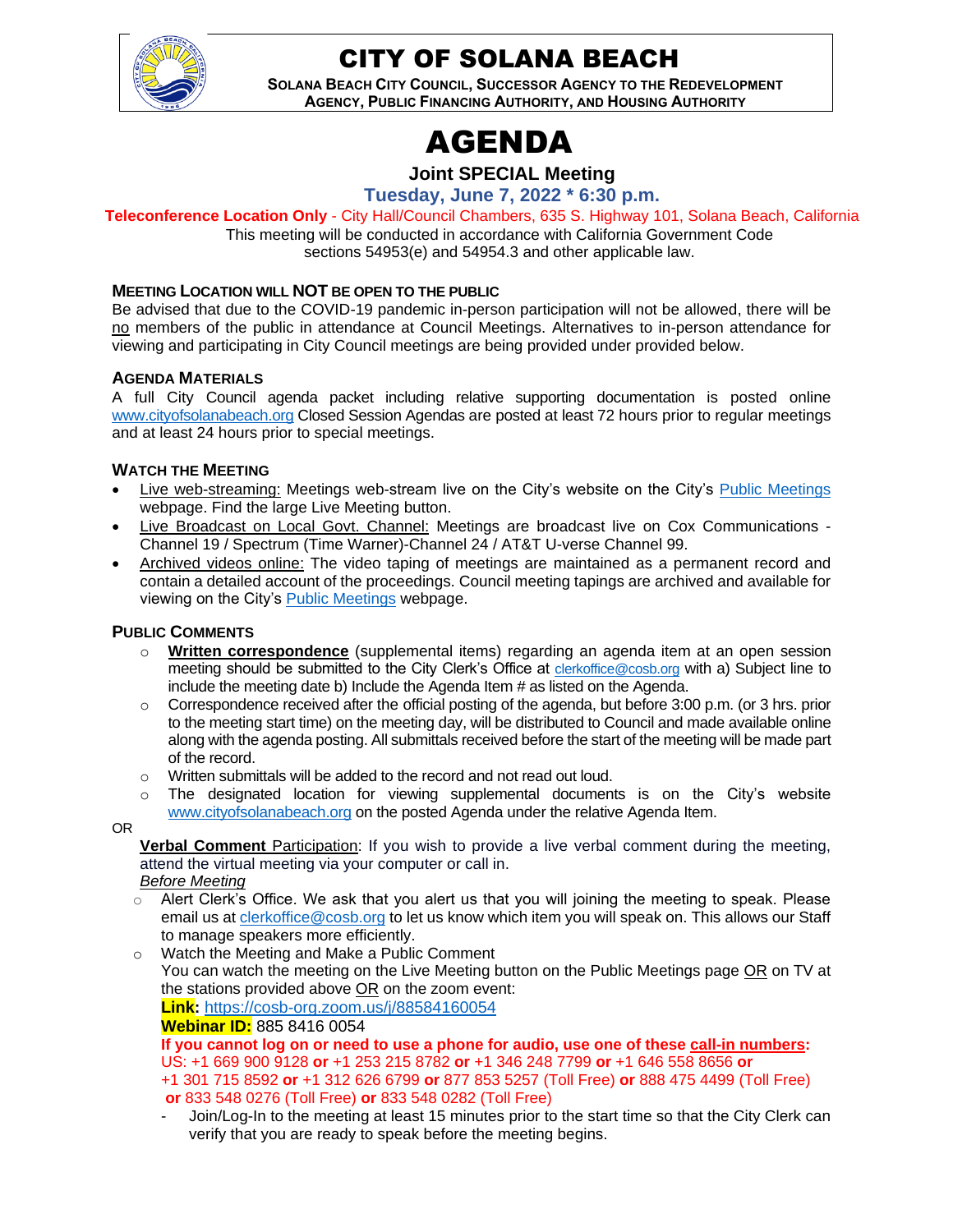- Audio Accessibility: If your computer does not have a microphone or you have sound issues, you can call-in from a landline or cell phone and use it as your audio (phone # is provided once you log-in to Zoom, see above). If you call in for better audio, mute your computer's speakers to eliminate feedback so that you do not have two audios when you are speaking.

#### *During Meeting:*

- $\circ$  During each Agenda Item and Oral Communications, attendees will be asked if they would like to speak. Speakers are taken during each agenda item.
- $\circ$  Speakers will be asked to raise their hand (zoom icon under participants can be clicked or on the phone you can dial \*9) if they would like to be called on to speak during each item. We will call on you by your log in name or the last 4 digits of your phone #. When called on by the meeting organizer, we will unmute so you may provide comments for the allotted time. Allotted speaker times are listed under each Agenda section.
- o Choose Gallery View to see the presentations, when applicable.

#### **SPECIAL ASSISTANCE NEEDED** - AMERICAN DISABILITIES ACT TITLE 2

In compliance with the Americans with Disabilities Act of 1990, persons with a disability may request an agenda in appropriate alternative formats as required by Section 202. Any person with a disability who requires a modification or accommodation in order to participate in a meeting should direct such request to the City Clerk's office (858) 720-2400 clerkoffice@cosb.org at least 72 hours prior to the meeting.

| <b>CITY COUNCILMEMBERS</b>                 |                                              |                                                   |                                       |
|--------------------------------------------|----------------------------------------------|---------------------------------------------------|---------------------------------------|
| Lesa Heebner, Mayor                        |                                              |                                                   |                                       |
| <b>Kelly Harless</b><br>Deputy Mayor       | David A. Zito<br>Councilmember<br>District 1 | <b>Jewel Edson</b><br>Councilmember<br>District 3 | <b>Kristi Becker</b><br>Councilmember |
| <b>Gregory Wade</b><br><b>City Manager</b> | Johanna Canlas<br><b>City Attorney</b>       |                                                   | Angela Ivey<br><b>City Clerk</b>      |

#### **SPEAKERS:**

See Public Participation on the first page of the Agenda for publication participation options.

#### **READING OF ORDINANCES AND RESOLUTIONS:**

Pursuant to Solana Beach Municipal Code Section 2.04.460, at the time of introduction or adoption of an ordinance or adoption of a resolution, the same shall not be read in full unless after the reading of the title, further reading is requested by a member of the Council. If any Councilmember so requests, the ordinance or resolution shall be read in full. In the absence of such a request, this section shall constitute a waiver by the council of such reading.

#### **CALL TO ORDER AND ROLL CALL:**

#### **FLAG SALUTE:**

#### **APPROVAL OF AGENDA:**

#### **ORAL COMMUNICATIONS:**

*Note to Public: Refer to Public Participation for information on how to submit public comment.* 

This portion of the agenda provides an opportunity for members of the public to address the City Council on items relating to City business and not appearing on today's agenda by joining the virtual meeting online to speak live, per the Public Participation instructions on the Agenda. Pursuant to the Brown Act, no action shall be taken by the City Council on public comment items. No written correspondence may be submitted in lieu of public speaking. Council may refer items to the City Manager for placement on a future agenda. The maximum time allotted for each speaker is THREE MINUTES (SBMC 2.04.190).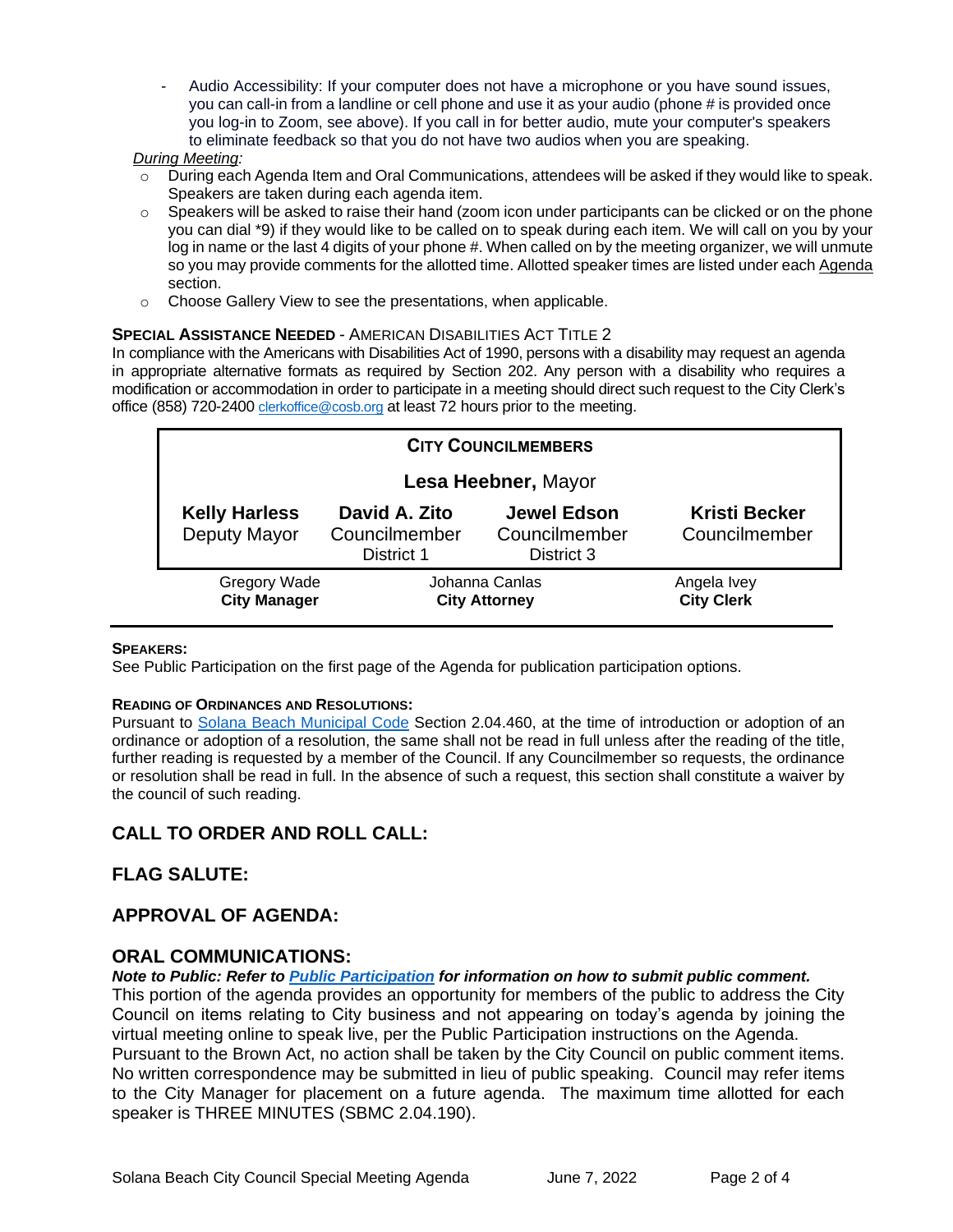### **COUNCIL COMMUNITY ANNOUNCEMENTS / COMMENTARY:**

*An opportunity for City Council to make brief announcements or report on their activities. These items are not agendized for official City business with no action or substantive discussion.* 

# **C. STAFF REPORTS: (C.1.)**

#### *Note to Public: Refer to Public Participation for information on how to submit public comment.*

Any member of the public may address the City Council on an item of concern by submitting written correspondence for the record to be filed with the record or by registering to join the virtual meeting online to speak live, per the Public Participation instructions on the Agenda. The maximum time allotted for each speaker is THREE MINUTES (SBMC 2.04.190).

#### **C.1. Resumed Emergency Teleconferencing.** (File 0240-28)

Recommendation: That the City Council

1. Adopt **Resolution 2022-072**, authorizing remote teleconference meetings of the [legislative bodies of the City for the period of June 7, 2022 through July 6, 2022](#page-4-0)  pursuant to the provisions of the Brown Act.

#### Item C.1. Report (click here)

*Posted Reports & Supplemental Docs contain records up to the cut off time, prior to the start of the meeting, for processing new submittals. The final official record containing handouts, PowerPoints, etc. can be obtained through a Records Request to the City Clerk's Office.*

# **WORK PLAN COMMENTS:**

*Adopted June 23, 2021*

#### **COMPENSATION & REIMBURSEMENT DISCLOSURE:**

GC: Article 2.3. Compensation: 53232.3. (a) Reimbursable expenses shall include, but not be limited to, meals, lodging, and travel. 53232.3 (d) Members of a legislative body shall provide brief reports on meetings attended at the expense of the local agency "*City*" at the next regular meeting of the legislative body.

#### **COUNCIL COMMITTEE REPORTS:** Council Committees

#### **REGIONAL COMMITTEES: (outside agencies, appointed by this Council)**

- a. City Selection Committee (meets twice a year) Primary-Heebner, Alternate-Edson
- b. Clean Energy Alliance (CEA) JPA: Primary-Becker, Alternate-Zito
- c. County Service Area 17: Primary- Harless, Alternate-Edson
- d. Escondido Creek Watershed Authority: Becker /Staff (no alternate).
- e. League of Ca. Cities' San Diego County Executive Committee: Primary-Becker, Alternate-Harless. Subcommittees determined by its members.
- f. League of Ca. Cities' Local Legislative Committee: Primary-Harless, Alternate-Becker
- g. League of Ca. Cities' Coastal Cities Issues Group (CCIG): Primary-Becker, Alternate-**Harless**
- h. North County Dispatch JPA: Primary-Harless, Alternate-Becker
- i. North County Transit District: Primary-Edson, Alternate-Harless
- j. Regional Solid Waste Association (RSWA): Primary-Harless, Alternate-Zito
- k. SANDAG: Primary-Heebner, 1<sup>st</sup> Alternate-Zito, 2<sup>nd</sup> Alternate-Edson. Subcommittees determined by its members.
- l. SANDAG Shoreline Preservation Committee: Primary-Becker, Alternate-Zito
- m. San Dieguito River Valley JPA: Primary-Harless, Alternate-Becker
- n. San Elijo JPA: Primary-Zito, Primary-Becker, Alternate-City Manager
- o. 22nd Agricultural District Association Community Relations Committee: Primary-Edson, Primary-Heebner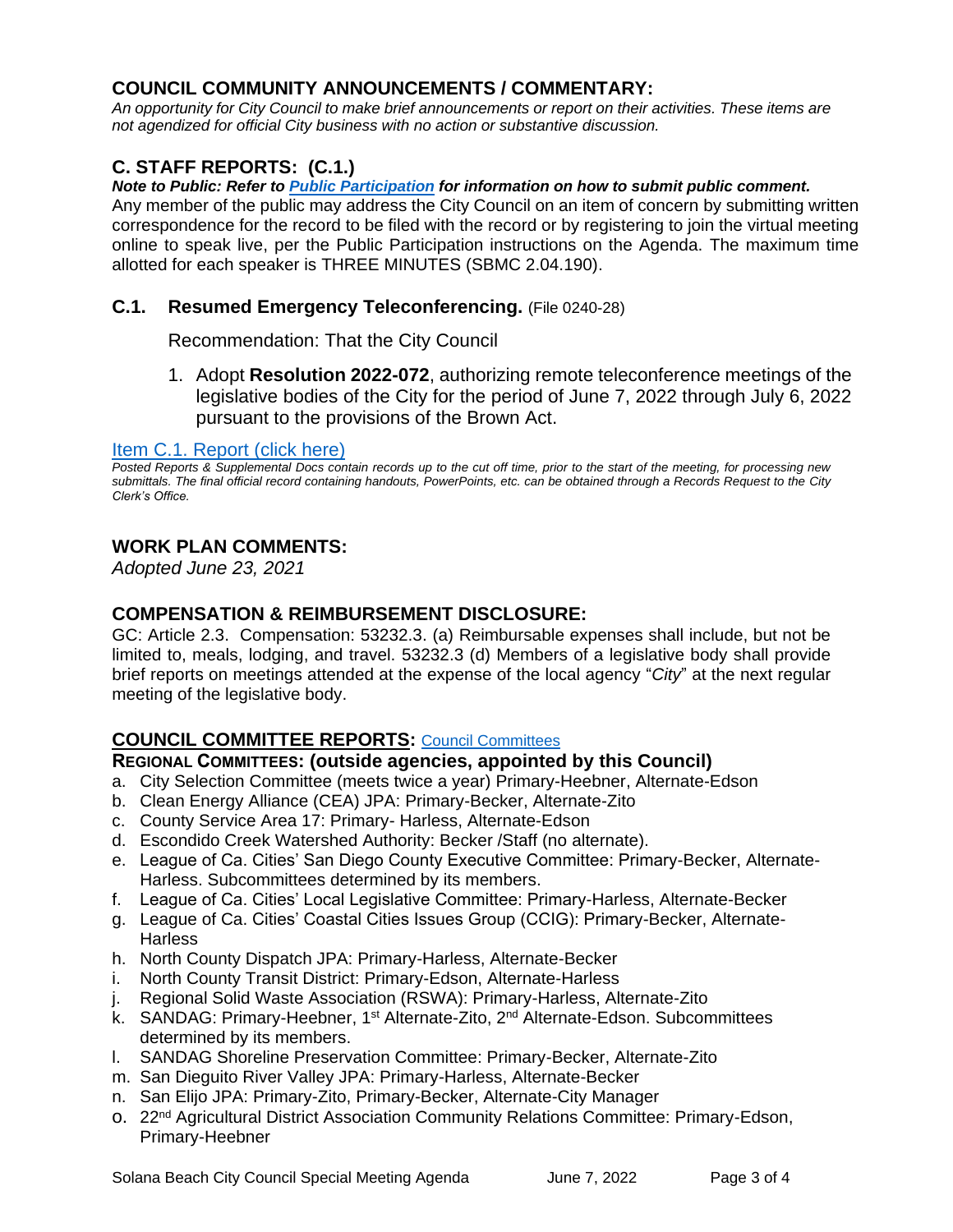#### **STANDING COMMITTEES: (All Primary Members)** *(Permanent Committees)*

- a. Business Liaison Committee Zito, Edson.
- b. Fire Dept. Management Governance & Organizational Evaluation Harless, Edson
- c. Highway 101 / Cedros Ave. Development Committee Edson, Heebner
- d. Parks and Recreation Committee Zito, Harless
- e. Public Arts Committee Edson, Heebner
- f. School Relations Committee Becker, Harless
- g. Solana Beach-Del Mar Relations Committee Heebner, Edson

#### **CITIZEN COMMISSION(S)**

a. Climate Action Commission: Primary-Zito, Alternate-Becker

§

# **ADJOURN:**

#### *Next Regularly Scheduled Meeting is June 22, 2022*

*Always refer to the City's website Event Calendar for Special Meetings or an updated schedule. Or Contact City Hall 858-720-2400 www.cityofsolanabeach.org* 

#### **AFFIDAVIT OF POSTING**

*STATE OF CALIFORNIA COUNTY OF SAN DIEGO CITY OF SOLANA BEACH* }

I, Angela Ivey, City Clerk of the City of Solana Beach, do hereby certify that this Agenda for the June 7, 2022 Council Meeting was called by City Council, Successor Agency to the Redevelopment Agency, Public Financing Authority, and the Housing Authority of the City of Solana Beach, California, was provided and posted on June 6, 2022 at 6:00 p.m. on the City Bulletin Board at the entrance to the City Council Chambers. Said meeting is held at 6:30 p.m., June 7, 2022, in the Council Chambers, at City Hall, 635 S. Highway 101, Solana Beach, California.

Angela Ivey, City Clerk \* City of Solana Beach, CA

#### **CITIZEN CITY COMMISSION AND COMMITTEE MEETINGS:**

*Regularly Scheduled, or Special Meetings that have been announced, are posted on each Citizen Commission's Agenda webpage. See the Citizen Commission's Agenda webpages or the City's Events Calendar for updates.* 

- o **Budget & Finance Commission**
- o **Climate Action Commission**
- o **Parks & Recreation Commission**
- o **Public Arts Commission**
- o **View Assessment Commission**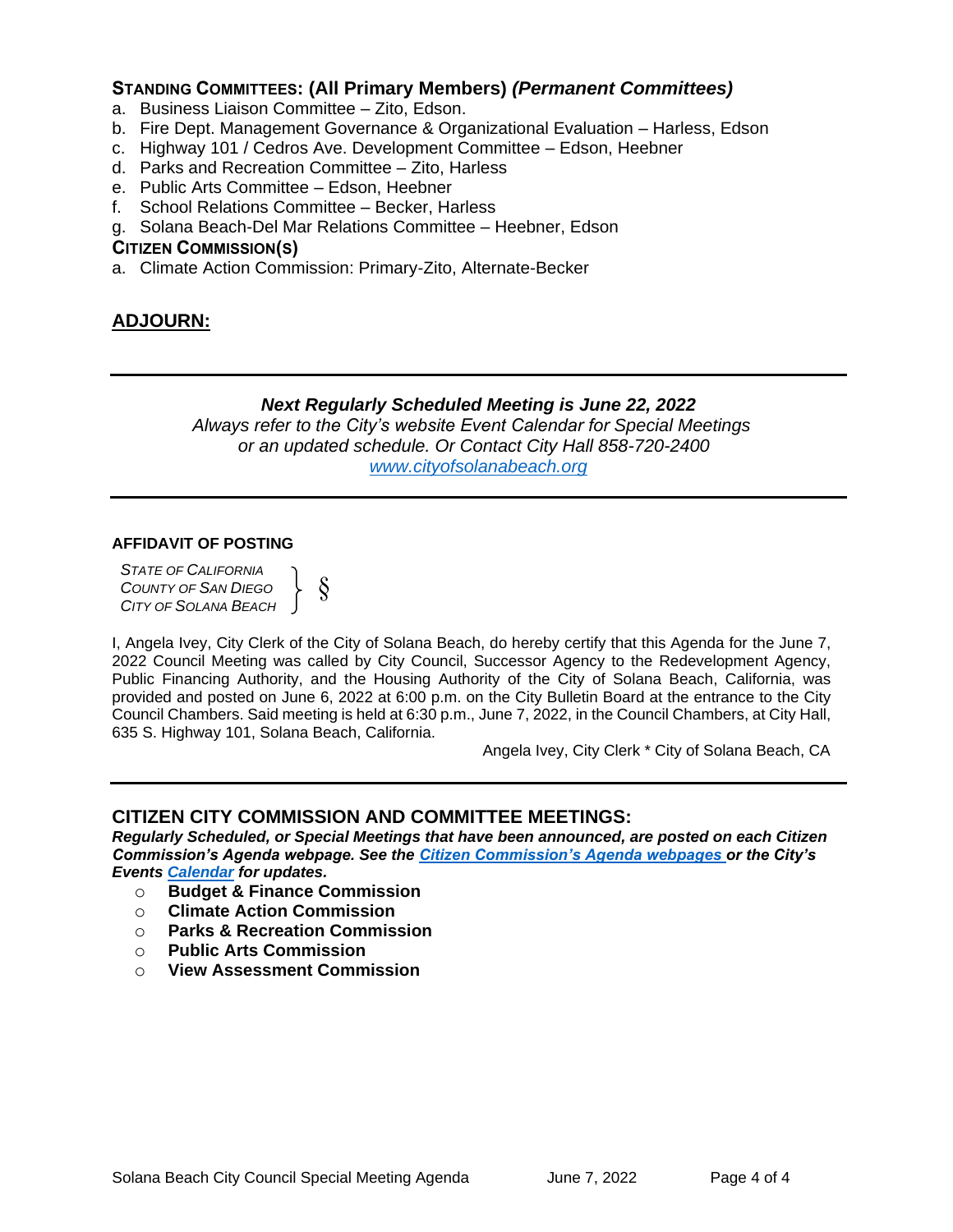<span id="page-4-0"></span>

**MEETING DATE:** June 7, 2022

# **STAFF REPORT CITY OF SOLANA BEACH**

**TO:** Honorable Mayor and City Councilmembers **FROM:** Gregory Wade, City Manager **ORIGINATING DEPT:** City Manager Department/City Attorney's Office **SUBJECT: Council Consideration and Potential Adoption of Resolution 2022-072 Authorizing Remote Teleconference Meetings of the Legislative Bodies of the City for the Period of June 7, 2022 through July 6, 2022 Pursuant to the Brown Act and Continuing Emergency**

# **BACKGROUND:**

On March 11, 2020, the World Health Organization (WHO) declared COVID-19, the illness caused by the novel coronavirus, a pandemic, pointing at that time to over 118,000 cases of COVID-19 in over 110 countries and territories around the world and the sustained risk of further global spread. This was preceded by declarations of emergency by both the County of San Diego and State of California on February 14, 2020, and March 4, 2020, respectively, followed by a federal emergency declaration on March 13, 2020, as a result of the threat posed by COVID-19. On March 16, 2020, pursuant to Section 2.28.060(A)(1) of the Solana Beach Municipal Code (SBMC), the Director of Emergency Services/City Manager proclaimed a state of local emergency in the City of Solana Beach due to COVID-19, which was ratified by the City Council through adoption of Resolution 2020-036.

Since that time, there have been numerous Orders and Guidance by the California Department of Public Health (CDPH) and the Health Officer of the County of San Diego to curtail the spread of COVID-19. On March 17, 2020, Governor Newsom issued Executive Order No. N-29-20, suspending the Ralph M. Brown Act's requirements for teleconferencing during the COVID-19 pandemic provided that notice and accessibility requirements are met, the public members are allowed to observe and address the legislative body at the meeting, and that a legislative body of a local agency has a procedure for receiving and swiftly resolving requests for reasonable accommodation for individuals with disabilities, as specified. Pursuant to Executive Order No. N-29-20, the

\_\_\_\_\_\_\_\_\_\_\_\_\_\_\_\_\_\_\_\_\_\_\_\_\_\_\_\_\_\_\_\_\_\_\_\_\_\_\_\_\_\_\_\_\_\_\_\_\_\_\_\_\_\_\_\_\_\_\_\_\_\_\_\_\_\_\_\_\_\_ \_\_\_\_\_\_\_\_\_\_\_\_\_\_\_\_\_\_\_\_\_\_\_\_\_\_\_\_\_\_\_\_\_\_\_\_\_\_\_\_\_\_\_\_\_\_\_\_\_\_\_\_\_\_\_\_\_\_\_\_\_\_\_\_\_\_\_\_\_\_

COUNCIL ACTION:

AGENDA ITEM #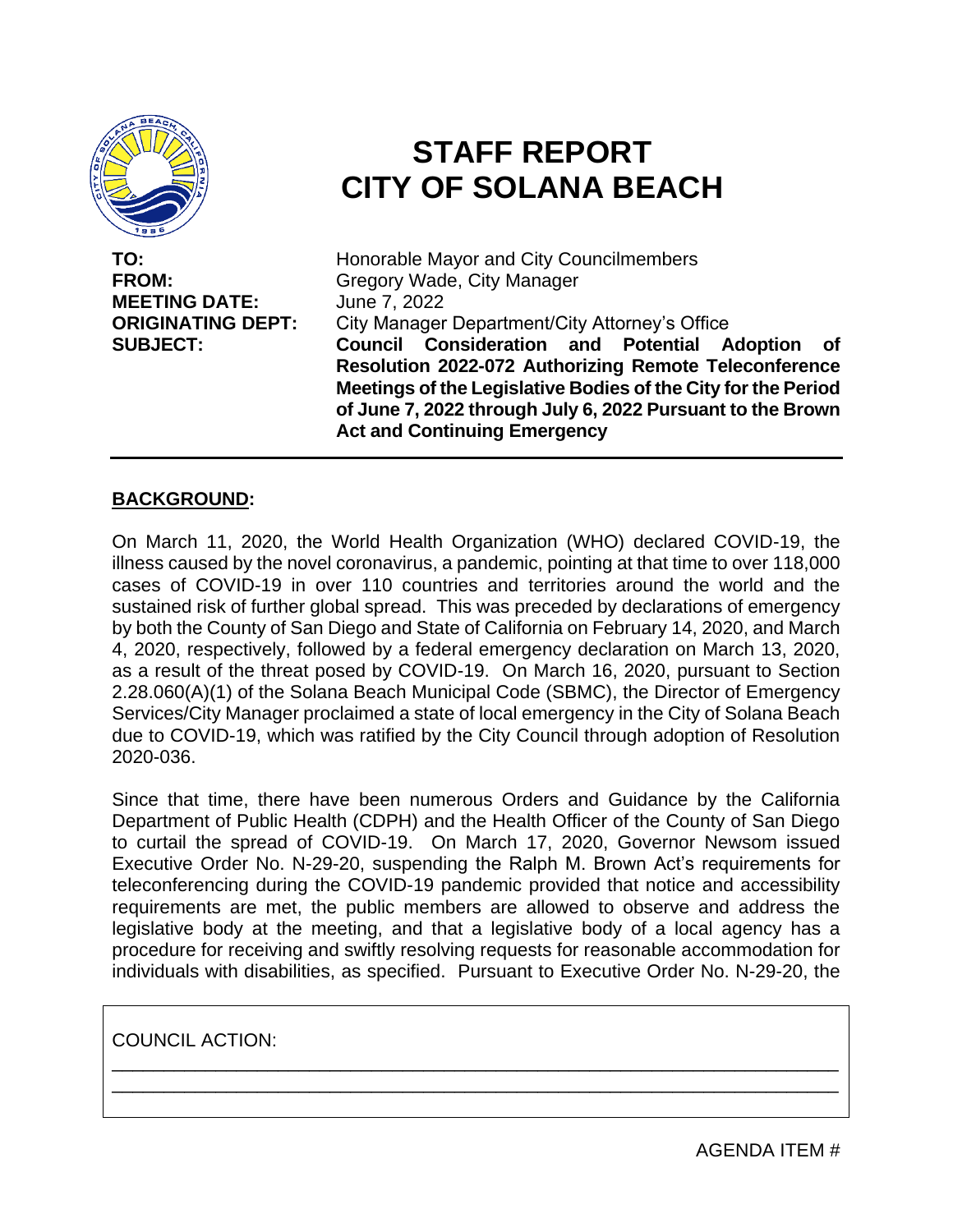City Council and City Commissions have meet by remote teleconferencing following applicable requirements, preserving and nurturing public access and participation in meetings while preserving public health and safety.

On June 11, 2021, Governor Newsom issued Executive Order N-08-21 to roll back certain provisions of his COVID-19-related Executive Orders and to clarify that other provisions remained necessary to help California respond to, recover from and mitigate the impacts of the COVID-19 pandemic. Paragraph 42 of Executive Order N-08-21 waived and set forth certain requirements related to public meetings of local legislative bodies and specified that it would be valid through September 30, 2021.

On September 16, 2021, Governor Newsom signed into law Assembly Bill 361 (AB 361), which pertains to the same subject matter as Paragraph 42 of Executive Order N-08-21, which took effect immediately pursuant to an urgency clause, and which amended the Brown Act, in Government Code section 54953(e)(1)(B), to allow local legislative bodies to continue meeting by teleconference during a gubernatorial proclaimed state of emergency if the local legislative body determines, by majority vote, that as a result of the emergency, meeting in person would present imminent risks to the health or safety of attendees.

On October 13, 2021, the City Council adopted Resolution 2021-120 authorizing remote teleconference meetings of the legislative bodies of the City for the period of October 13, 2021 through November 12, 2021 pursuant to the new provisions of the Brown Act. If the state of emergency remains active, or state or local officials have imposed or recommended measures to promote social distancing, in order to continue to remote teleconference, Government Code section 54953(e)(3) requires that every thirty (30) days, the City Council make certain findings by majority vote.

On November 10, 2021, the City Council adopted Resolution 2021-127 authorizing continued teleconference meetings of the legislative bodies of the City for the period of November 10, 2021 through December 10, 2021 pursuant to the new provisions of the Brown Act. On December 8, 2021, the City Council adopted Resolution 2021-137 authorizing continued teleconference meetings through January 7, 2022. On December 15, 2021, the City Council adopted Resolution 2021-141 authorizing continued teleconference meetings through January 14, 2022. On January 12, 2022, the City Council adopted Resolution 2022-008 authorizing continued teleconference meetings through February 11, 2022. On February 9, 2022, the City Council adopted Resolution 2022-015 authorizing continued teleconference meetings through March 12, 2022. On March 9, 2022, the City Council adopted Resolution 2022-023 authorizing continued teleconference meetings through April 8, 2022.

This item before the City Council is to consider and adopt Resolution 2022-072 (Attachment 1), authorizing remote teleconference meetings of the legislative bodies of the City for the period of June 7, 2022 through July 6, 2022 pursuant to the provisions of the Brown Act.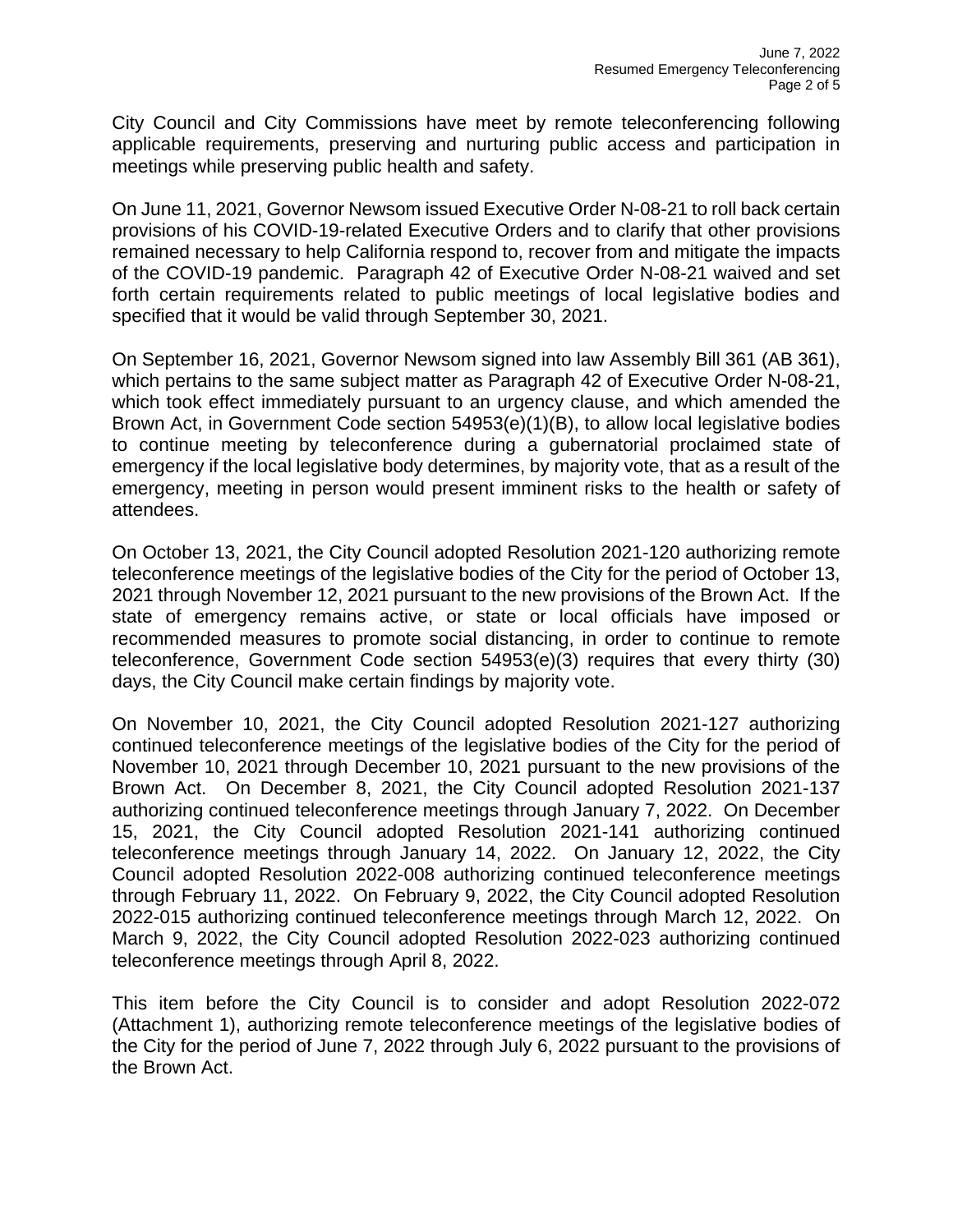#### **DISCUSSION:**

There has been a resurgence of COVID-19 cases and COVID-19 hospitalizations are up 44 percent in California as of May 31, 2022.<sup>1</sup> According to a May 18, 2022 USA Today report, in a White House briefing, health officials said that COVID-19 infections continue to rise, driven by new and more infectious omicron subvariants, waning immunity from both vaccines and previous infections and fewer people masking up.<sup>2</sup> A rising tide of omicron subvariants is in part behind the rise. There are now at least four omicron subvariants circulating in the United States. The newer strains are even more infectious than previous strains, adding to the increase in cases. $3$ 

As of June 6, 2022, City Hall is now an outbreak site under the California Department of Industrial Relations, Division of Occupational Safety and Health's COVID-19 Prevention Emergency Temporary Standards. Those Emergency Temporary Standards were last updated on April 22, 2022 and impose an ongoing requirement on employers to assess workplace hazards and implement controls to prevent transmission of disease. Now that there have been at least three employee COVID-19 cases who have visited City Hall within the last 14 days, additional precautions are required under Cal/OSHA's workplace standards.

Cases of COVID-19 continue to increase in the region and County Health and Human Services reported that the weekly average coronavirus cases have more than tripled in the past 30 days, with Hospitalizations and ICU admissions also up. The growing case counts are prompting the County, consistent with the state's SMARTER Plan, to remind San Diegans to continue using established protective measures. This includes the State's strongly recommended guidance of voluntary masking when out in public. Masking is particularly important when traveling or moving through crowded indoor spaces, as is avoiding large gatherings, especially if you are immunocompromised.

The Weekly Case Rate per 100,000 increased from 239.3 to 279.3, keeping the County well within the "High Transmission" Case Rate threshold of over 100.0 for Community Transmission. The weekly Testing Positivity also increased from 9.1% to 10.7% moving this metric to the "High Transmission" level of 10.0% or greater.

The Average Daily Case Rate increased last week from 25.1 to 35.7 as did hospitalizations from 180 to 203 while ICU patients increase from 22 to 27 from last week. Fifteen (15) deaths were reported since May  $26<sup>th</sup>$  pushing the total to 5,303 deaths in the County.

The Omicron and Delta variants have caused, and will continue to cause, conditions of imminent peril to the health safety of persons within the City that are likely beyond the control of services, personnel, equipment and facilities of the City and there is a risk of

<sup>1</sup> https://www.beckershospitalreview.com/public-health/covid-19-cases-tick-up-in-9-states.html

<sup>2</sup> https://www.usatoday.com/story/news/health/2022/05/18/omicron-waning-immunity-rising-covidcases/9823740002/

<sup>3</sup> Ibid.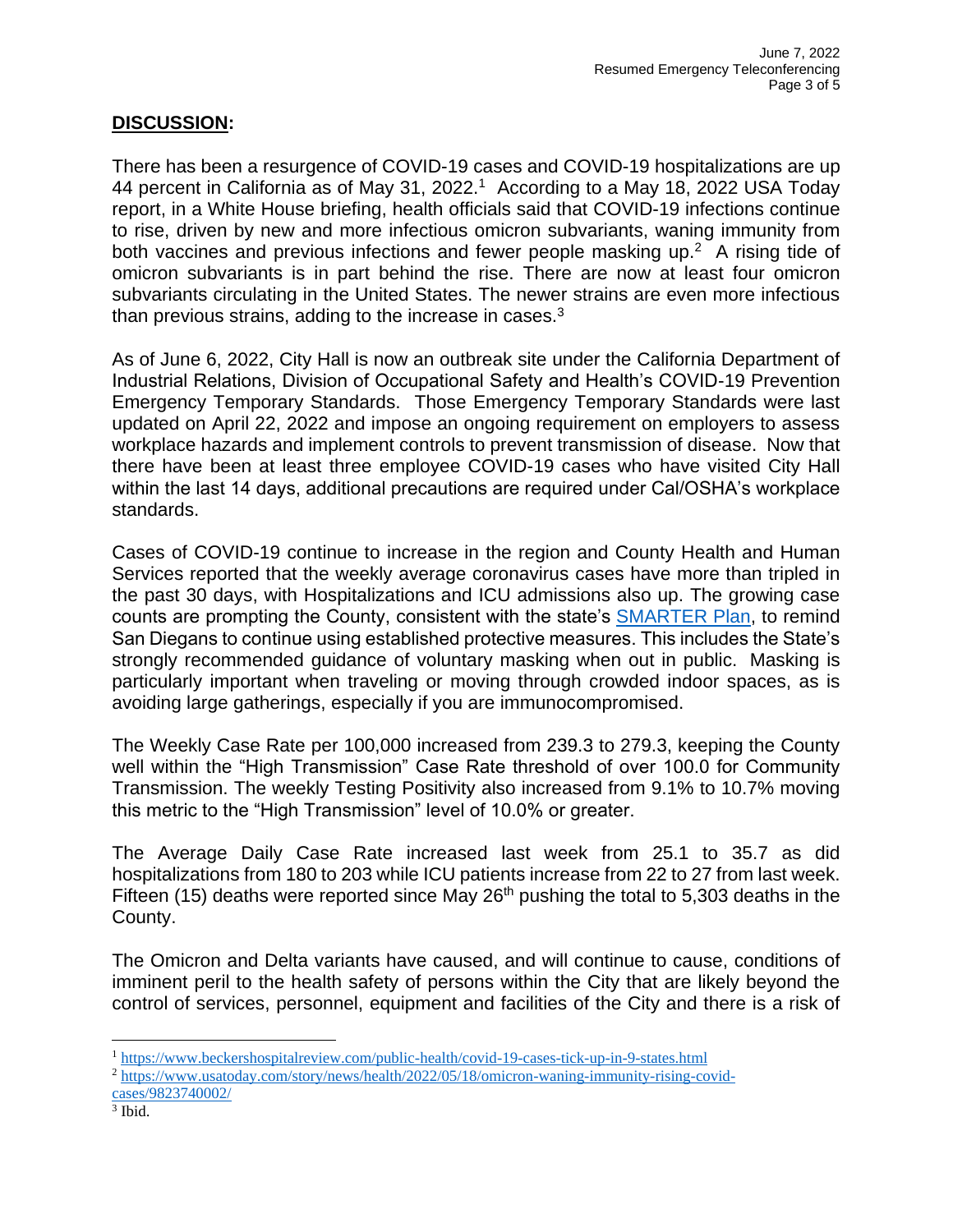new variants emerging. In other words, the local emergency continues and as a result, meeting in person would present imminent risks to the health or safety of attendees.

All meetings of the City's legislative bodies are open and public, as required by the Brown Act (California Government Code §§54950 – 54963), so that any member of the public may attend, participate and watch the City's legislative bodies conduct their business. The recently amended Brown Act, Government Code section 54953(e)(1)(B), allows local legislative bodies to hold a meeting by teleconference during a gubernatorial proclaimed state of emergency for the purpose of determining, by majority vote, whether as a result of the emergency, meeting in person would present imminent risks to the health or safety of attendees.

Resolution 2022-072 (Attachment 1) would make the necessary findings under Government Code section 54953(e)(1)(B) and authorize the City's legislative bodies to resume meeting by remote teleconferencing within the requirements of applicable law. To continue to meet by remote teleconference, Council will be required to revisit the Resolution within thirty (30) days and find that the state of emergency continues to directly impact the ability of the members to meet safely in person pursuant to Government Code section 54953(e)(3).

# **CEQA COMPLIANCE STATEMENT:**

The proposed City Council action is not subject to the California Environmental Quality Act (CEQA) pursuant to the CEQA Guidelines, California Code of Regulations, Title 14, Chapter 3, Sections: 15060(c)(2) (the activity will not result in a direct or reasonably foreseeable indirect physical change in the environment); 15060(c)(3) (the activity is not a project as defined in Section 15378); and 15061(b)(3), because the activity is covered by the general rule that CEQA applies only to projects that have the potential for causing a significant effect on the environment. Because there is no possibility that the Resolution may have a significant adverse effect on the environment, the action is exempt from CEQA.

#### **FISCAL IMPACT:**

There are no direct fiscal impacts related to the adoption of the Resolution.

#### **WORKPLAN:**

N/A

# **OPTIONS:**

- **•** Approve Staff recommendation.
- **•** Approve Staff recommendation with modifications consistent with the Brown Act.
- **•** Do not approve Staff recommendations and resume in person meetings.